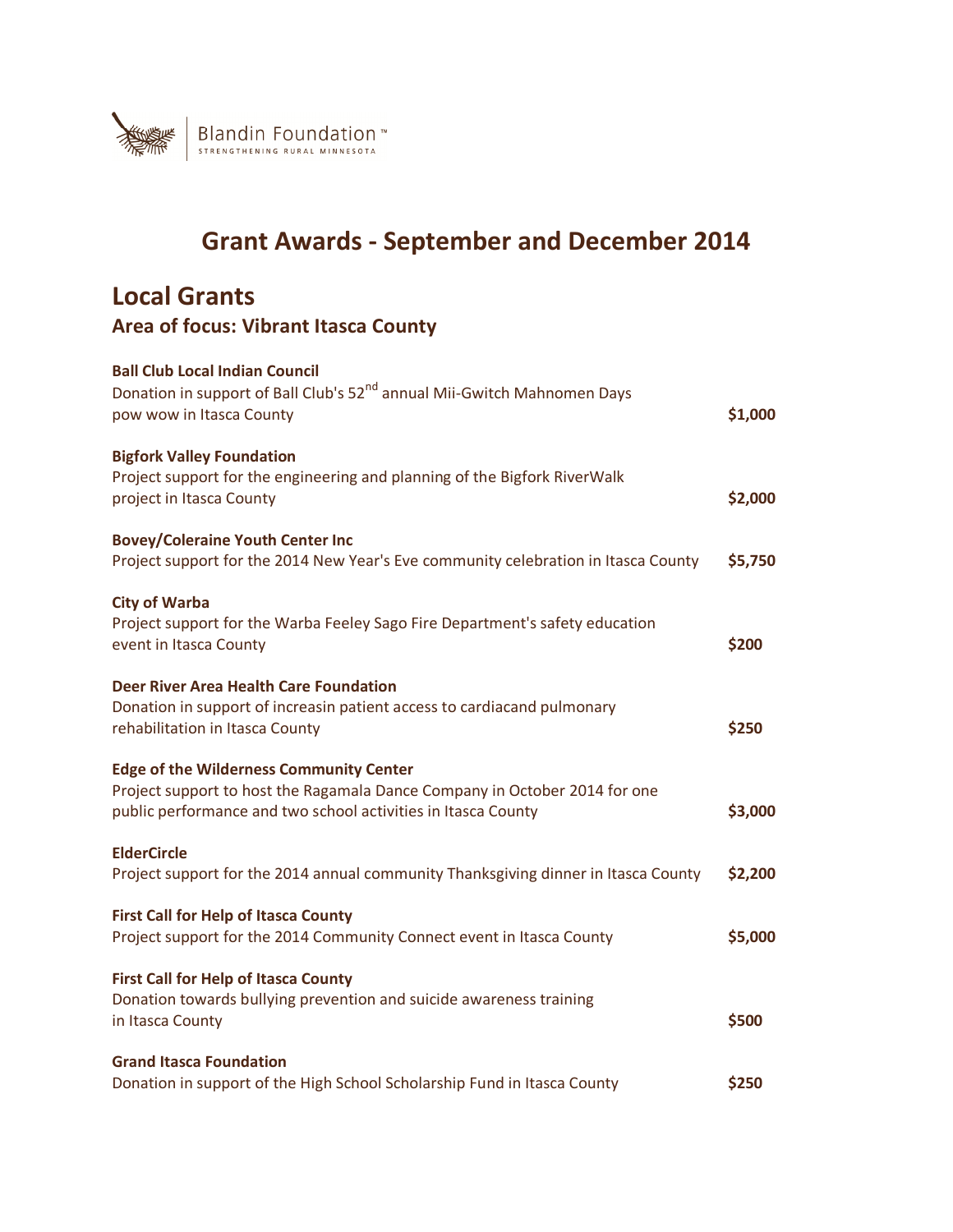| <b>Grand Rapids Band Boosters</b><br>Donation to advertise the 2015-16 Blandin Education Grants program in the Grand                                      |           |
|-----------------------------------------------------------------------------------------------------------------------------------------------------------|-----------|
| Rapids High School band calendar in Itasca County                                                                                                         | \$550     |
| <b>Grand Rapids Show Boat Inc</b>                                                                                                                         |           |
| Donation in support of repairs to the stage and bleachers in Itasca County                                                                                | \$1,000   |
| <b>Greater Pokegama Lake Association</b>                                                                                                                  |           |
| Donation towards the Annual Independence Day fireworks on Pokegama Lake for the<br>Grand Rapids area in Itasca County                                     | \$1,000   |
| <b>Greenway Joint Recreation Association</b>                                                                                                              |           |
| Donation in support of the second annual Fishing Tournament for the Greenway<br>Sports Complex in Itasca County                                           | \$500     |
| <b>Independent School District 318</b>                                                                                                                    |           |
| Donation in support of Grand Rapids High School's safe driving campaign<br>"Celebrate My Drive" in Itasca County                                          | \$500     |
| <b>Independent School District 318</b>                                                                                                                    |           |
| Donation for advertising the 2015-16 Blandin Education Grants Program in the<br>Grand Rapids High School yearbook in Itasca County                        | \$325     |
| <b>Inger Local Council</b><br>Donation for Inger's 2014 Cha Cha Bah Ning Pow Wow in Itasca County                                                         | \$1,000   |
|                                                                                                                                                           |           |
| <b>Itasca Area Schools Collaborative</b><br>Donation towards providing Question, Persuade and Refer (QPR) training to all                                 |           |
| school district staff in suicide awareness in Itasca County                                                                                               | \$927.35  |
| <b>Itasca Choral Society</b>                                                                                                                              |           |
| Donation for the fall and spring concert programs in Itasca County                                                                                        | \$200     |
| <b>Itasca Community Television, Inc.</b>                                                                                                                  |           |
| Operating support over two years in Itasca County                                                                                                         | \$160,000 |
| <b>Itasca County Family YMCA Inc</b>                                                                                                                      |           |
| Operating support over two years for the child care, youth and senior programs in<br><b>Itasca County</b>                                                 | \$170,000 |
| <b>Legal Aid Service of Northeastern MN</b>                                                                                                               |           |
| Operating support to continue to provide legal assistance to low-income individuals<br>and the Native American Outreach project in the Itasca County area | \$270,000 |
| <b>Legal Aid Service of Northeastern MN</b>                                                                                                               |           |
| Project support for a new Domestic Violence Court in Itasca County area                                                                                   | \$79,124  |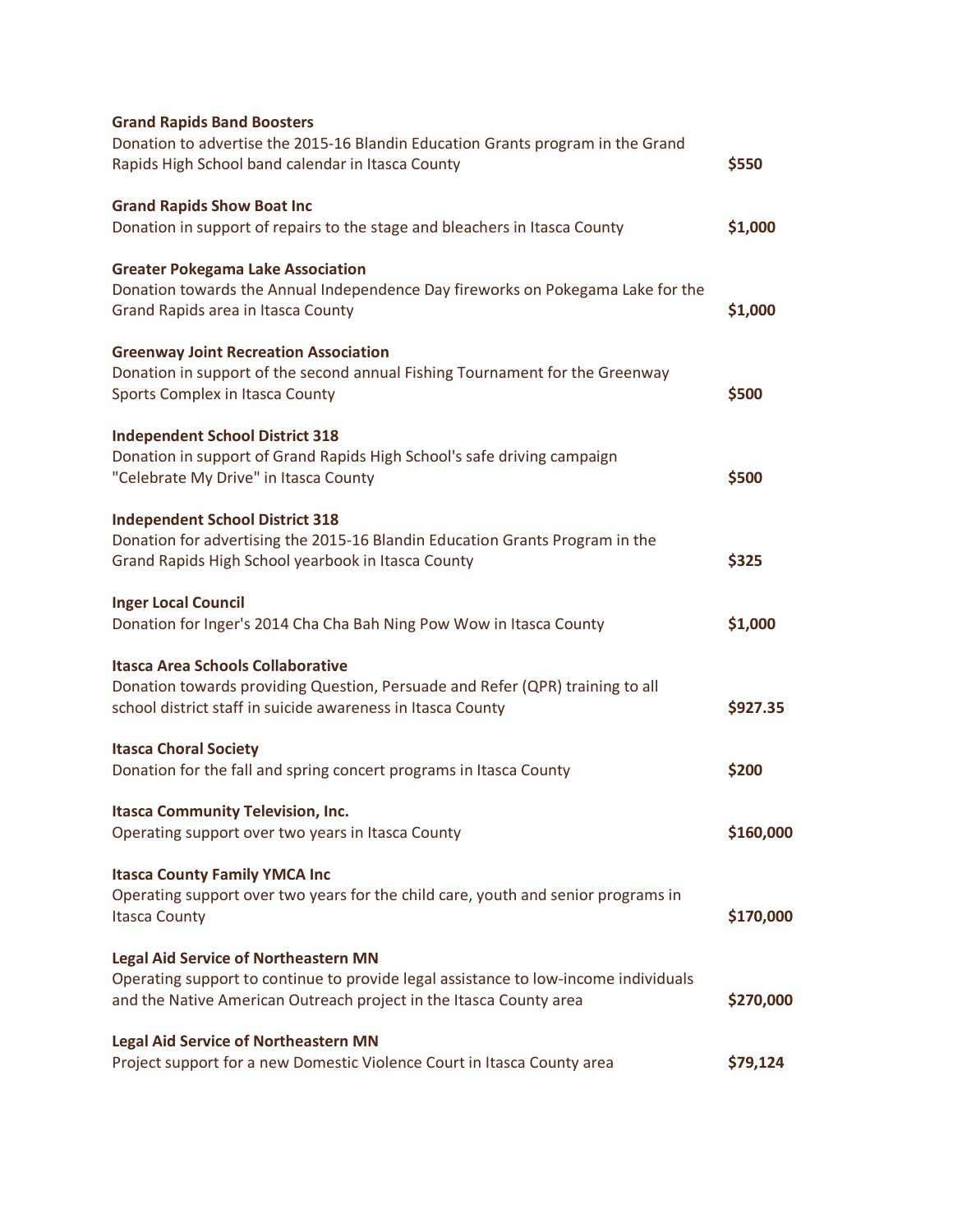| <b>Pengilly Booster Club</b><br>Donation towards upgrades to the Pengilly Community Center in Itasca County                                                                                                                         | \$1,000   |
|-------------------------------------------------------------------------------------------------------------------------------------------------------------------------------------------------------------------------------------|-----------|
| <b>Reif Arts Council</b><br>Project support for a visual humorist and musican for the New Year's Day 2015<br>performance at a reduced price for the Itasca County area                                                              | \$6,500   |
| <b>Youth for Christ</b><br>Operating support in 2015 for the Ground Floor Youth Center in Itasca County                                                                                                                             | \$85,000  |
| <b>Area of focus: Expand Opportunity</b>                                                                                                                                                                                            |           |
| <b>City of Grand Rapids</b><br>Project support for facilitation services for government entities on potential<br>collaboration efforts in the Grand Rapids/Itasca County area                                                       | \$2,500   |
| <b>GiveMN</b><br>Project support for training and technical assistance for nonprofits and schools<br>in the Itasca County area to successfully transition to the new giving platform<br>and to prepare for Give to the Max Day 2014 | \$10,000  |
| <b>Grand Rapids Area Community Foundation</b><br>Project support for the Grand Gathering and conversation event at Grand Rapids<br>High School in Itasca County                                                                     | \$5,000   |
| <b>Grand Rapids Economic Dev. Authority</b><br>Project support for a comprehensive building assessment of Central School so as<br>to preserve and improve it as an economic and cultural community asset<br>in Itasca County        | \$18,000  |
| <b>Greater MN Housing Fund</b><br>Project support for supportive services to residents of the Beacon Hill housing<br>development in Itasca County                                                                                   | \$300,000 |
| <b>Itasca Community College</b><br>Project support for activities associated with the shared text project, Rez Life,<br>for students, staff and community members in Itasca County                                                  | \$6,250   |
| <b>Itasca Community College</b><br>Project support for the 2015 Career Fair in Itasca County                                                                                                                                        | \$10,000  |
| <b>Itasca Community College</b><br>Project support for continuation of financial aid programs for Itasca County<br>high school graduates for the 2015-16 academic year                                                              | \$375,000 |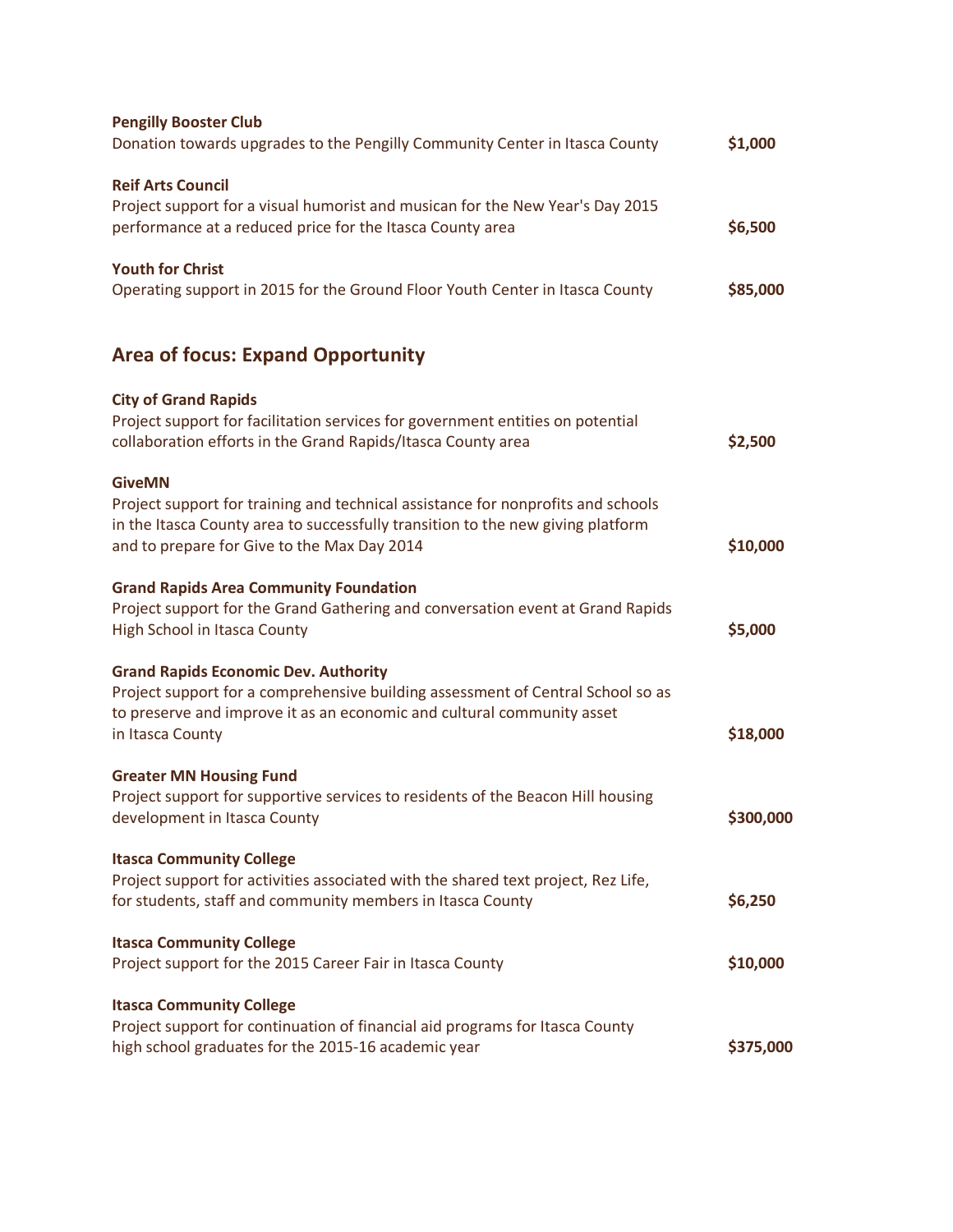| <b>Itasca Community College</b><br>Project support for developing programming to improve the success rate<br>for students of African descent and improve cross-cultural competency<br>within both the college and the surrounding community in Itasca County                                                  | \$50,000 |
|---------------------------------------------------------------------------------------------------------------------------------------------------------------------------------------------------------------------------------------------------------------------------------------------------------------|----------|
| <b>Itasca Community College</b><br>Project support for FIRST Robotics teams from Grand Rapids, Deer River and<br>Northome high schools in Itasca County                                                                                                                                                       | \$15,000 |
| <b>Nashwauk Township</b><br>Capital support for citizen-led efforts to establish a new community center for<br>Nashwauk Township in Itasca County                                                                                                                                                             | \$50,000 |
| <b>Trout Lake Township</b><br>Donation towards technology equipment to expand computer literacy in<br>the Trout Lake community in Itasca County                                                                                                                                                               | \$1,000  |
| <b>Rural Minnesota</b><br><b>Area of focus: Expand Opportunity</b>                                                                                                                                                                                                                                            |          |
| <b>Advocates For Family Peace</b><br>Project support to explore whether a merger or alignment with Domestic<br>Abuse Intervention Programs (DAIP) would be a positive strategic opportunity<br>to families experiencing domestic violence in Itasca, St. Louis and neighboring<br>counties in rural Minnesota | \$17,000 |
| <b>Anishinabe Legal Services</b><br>Operating support to provide free legal representation to indigent parents<br>in child protection matters before the Leech Lake Tribal Court in rural Minnesota                                                                                                           | \$50,000 |
| <b>Citizens League</b><br>Project support for the Taking on 2025 initiative to make Minnesotans aware of the<br>enormous demographic changes taking place in the next 11 years in rural Minnesota                                                                                                             | \$30,000 |
| <b>City of Grand Marais</b><br>Project support to finalize bidding, secure customer agreements, and finalize<br>financing options for constructing and operating a biomass district heating system<br>for the rural community of Grand Marais                                                                 | \$50,000 |
| <b>College of St. Scholastica</b><br>Project support to develop an Ojibwe curriculum for Niigaane immersion<br>school teachers at Bug-O-Nay-Ge-Shig School in rural Minnesota                                                                                                                                 | \$10,000 |
| <b>Dovetail Partners</b><br>Project support for collaborative work to address the northern Minnesota<br>forest dependent community's concerns and opportunities related to the                                                                                                                                |          |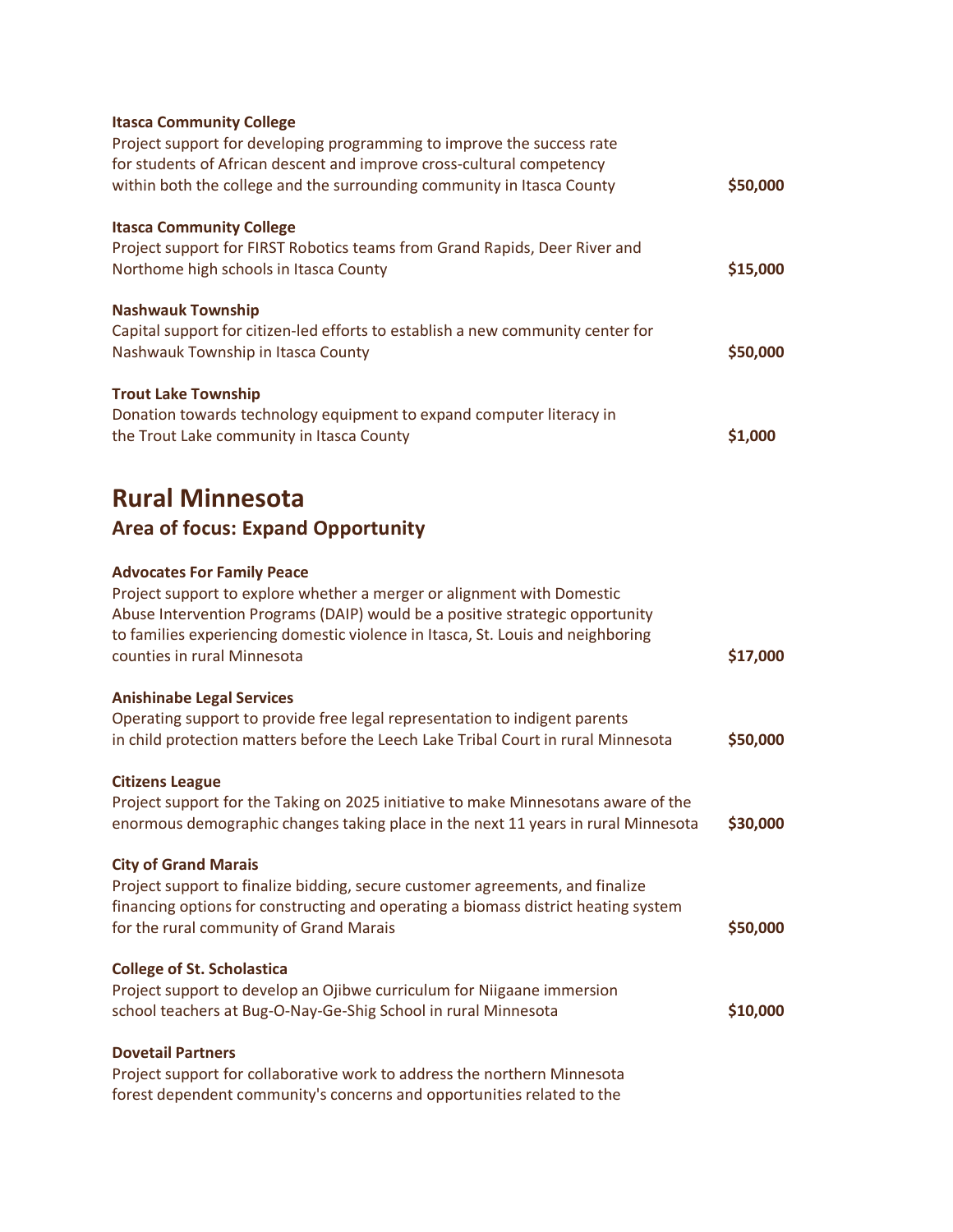| proposed addition of the northern long-eared bat to the federal list of<br>endangered species in rural Minnesota | \$35,000  |
|------------------------------------------------------------------------------------------------------------------|-----------|
| <b>First Children's Finance</b>                                                                                  |           |
| Project support over two years for the expansion and reach of the                                                |           |
| Greater than Minnesota Project in rural Minnesota                                                                | \$100,000 |
| <b>Greater Bemidji</b>                                                                                           |           |
| Capital support to develop an R&D incubator/accelerator for emerging                                             |           |
| high-tech manufacturing companies with a focus on entrepreneurship                                               |           |
| development in the Bemidji area                                                                                  | \$225,000 |
| <b>Greater MN Housing Fund</b>                                                                                   |           |
| Operating support over two years to promote the creation of affordable                                           |           |
| housing in rural Minnesota                                                                                       | \$900,000 |
| <b>Leech Lake Band of Ojibwe</b>                                                                                 |           |
| Project support for the Leech Lake Tribal Administrative Internship Program                                      | \$3,880   |
| <b>Leech Lake Band of Ojibwe</b>                                                                                 |           |
| Project support for cultural exchange activities in rural Minnesota                                              | \$10,000  |
| Minnesota D.A.R.E., Inc.                                                                                         |           |
| Donation in support of D.A.R.E programs in rural Minnesota                                                       | \$1,000   |
| <b>MN Council of Nonprofits Inc</b>                                                                              |           |
| Project support for the 2014 annual nonprofit conference in rural Minnesota                                      | \$5,000   |
| <b>MN Council On Foundations</b>                                                                                 |           |
| Project support for the summer 2014 issue of Giving Forum focusing on diversity,                                 |           |
| equity and inclusion throughout rural Minnesota                                                                  | \$3,000   |
| <b>MN Dept of Natural Resources</b>                                                                              |           |
| Project support to publish, print and distribute a forest management guide book                                  |           |
| for loggers, managers and foresters in rural Minnesota                                                           | \$3,000   |
| <b>MN Diversified Industries</b>                                                                                 |           |
| Project support to build capacity in marketing, communications, and fund                                         |           |
| development to strengthen MDI's ability to pursue business opportunities                                         |           |
| and to provide meaningful employment opportunities for people with disabilities                                  |           |
| in rural Minnesota                                                                                               | \$50,000  |
| <b>MN Minority Education Partnership, Inc.</b>                                                                   |           |
| Project support for developing a Brainerd race equity plan and implementing                                      |           |
| the Mille Lacs Region race equity plan                                                                           | \$50,000  |
| <b>Navigate</b>                                                                                                  |           |
| Donation for sponsorship of the Latino Heritage Celebration event in rural Minnesota                             | \$250     |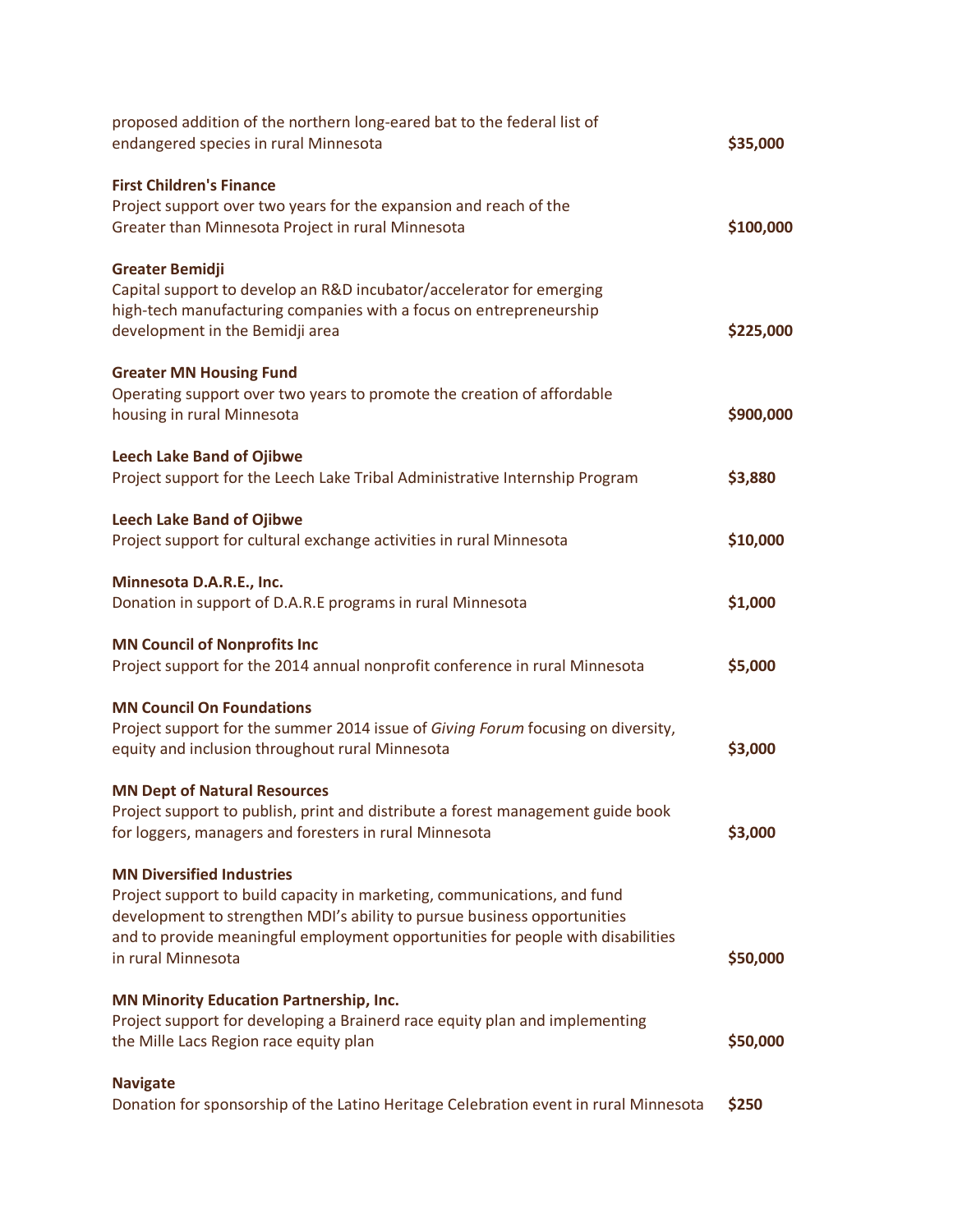| <b>Northern Minnesota Public Television</b>                                                                                                                                                                                                    |          |
|------------------------------------------------------------------------------------------------------------------------------------------------------------------------------------------------------------------------------------------------|----------|
| Project support for new programming, research, development and implementation<br>as part of the Program Future Fund in rural Minnesota                                                                                                         | \$50,000 |
| <b>PFund Foundation</b><br>Project support for PFund's expanded work in Minnesota (QReach) to map<br>LGBT organizational infrastructure, networks, and approaches to social change                                                             |          |
| work in rural Minnesota                                                                                                                                                                                                                        | \$30,000 |
| <b>Second Harvest North Central Food Bank</b><br>Project support for the Cass Lake Area Food Shelf to cover food costs for<br>three months during the summer of 2014 in rural Minnesota                                                        | \$6,000  |
| <b>Second Harvest North Central Food Bank</b><br>Project support for the Kids Packs To Go Backpack program and<br>Cass Lake Food Shelf in rural Minnesota                                                                                      | \$3,000  |
| United Way of Freeborn County, Inc<br>Donation in support of the Freeborn County Leaders Partnering to End Poverty<br>steering committee in rural Minnesota                                                                                    | \$1,000  |
| <b>Walker Area Community Foundation</b><br>Donation in support of public art depicting the cultural heritage of the<br>Leech Lake area in rural Minnesota                                                                                      | \$1,000  |
| Area of focus: Invest in Leadership                                                                                                                                                                                                            |          |
| <b>City of Ely</b>                                                                                                                                                                                                                             |          |
| Project support to create a downtown plan with the help of the Minnesota Design<br>team as part of the Rural Quick Start program                                                                                                               | \$5,000  |
| <b>City of Waubun</b>                                                                                                                                                                                                                          |          |
| Project support for a forum to address local community issues as part of<br>the Rural Quick Start program                                                                                                                                      | \$2,500  |
| <b>Cook County Community Radio</b><br>Project support for strategic planning assistance as part of the Rural Quick<br>Start program                                                                                                            | \$3,500  |
| <b>Grand Rapids Area Community Foundation</b><br>Project support over two years for continued operations of the Rural Access Leadership<br>Fund for people to participate in community-based leadership programs throughout<br>rural Minnesota | \$80,000 |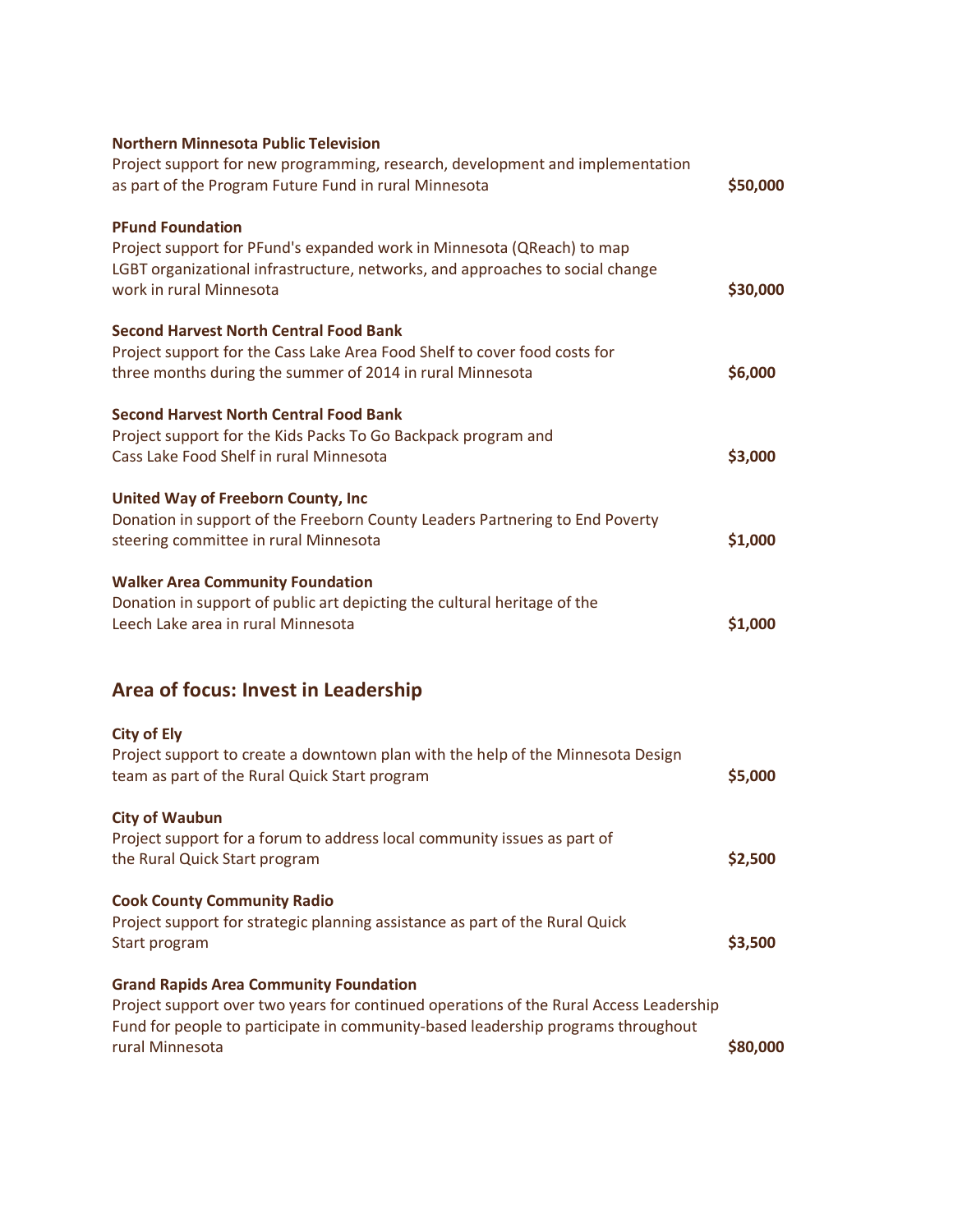| <b>Independent School District 544 Fergus Falls</b><br>Project support for curriculum development of "Skills for Tomorrow Today"<br>as part of the Rural Quick Start program                    | \$5,000       |
|-------------------------------------------------------------------------------------------------------------------------------------------------------------------------------------------------|---------------|
| LEAP, Inc.<br>Project support to obtain nonprofit status for the Staples-Motley Beyond Poverty<br>group and convene focus groups as part of the Rural Quick Start program in<br>rural Minnesota | \$1,500       |
| LEAP, Inc.<br>Project support to implement the Bridges of Hope Mentoring Program<br>in Staples-Motley as part of the Rural Quick Start program                                                  | \$5,000       |
| <b>Northfield Area Foundation</b><br>Project support to develop an environmental scan for the greater Northfield<br>community as part of the Rural Quick Start Program                          | \$5,000       |
| <b>St Joseph's Area Health Services Inc.</b><br>Project support for the Park Rapids Food Angels Backpack Program as part<br>of the Rural Quick Start program                                    | <b>S4.800</b> |

# **Broadband**

Local grants

#### **Itasca County**

| Project support to gather data on areas in Itasca County that are underserved   |         |
|---------------------------------------------------------------------------------|---------|
| and unserved by broadband in addition to identifying strategies for development |         |
| of a robust network throughout Itasca County as part of the Broadband Program   | \$6,000 |

### **Rural Minnesota grants**

| <b>City of Monticello</b><br>Project support to research and review the benefits and potential structures<br>of creating an organizational entity to support collaboration between<br>municipalities, co-ops and other publicly oriented broadband providers |          |
|--------------------------------------------------------------------------------------------------------------------------------------------------------------------------------------------------------------------------------------------------------------|----------|
| as part of the Broadband Program                                                                                                                                                                                                                             | \$10,000 |
| <b>City of Starbuck</b><br>Donation towards conducting a series of four e-marketing workshops for area<br>businesses as part of the Broadband Program in rural Minnesota                                                                                     | \$900    |